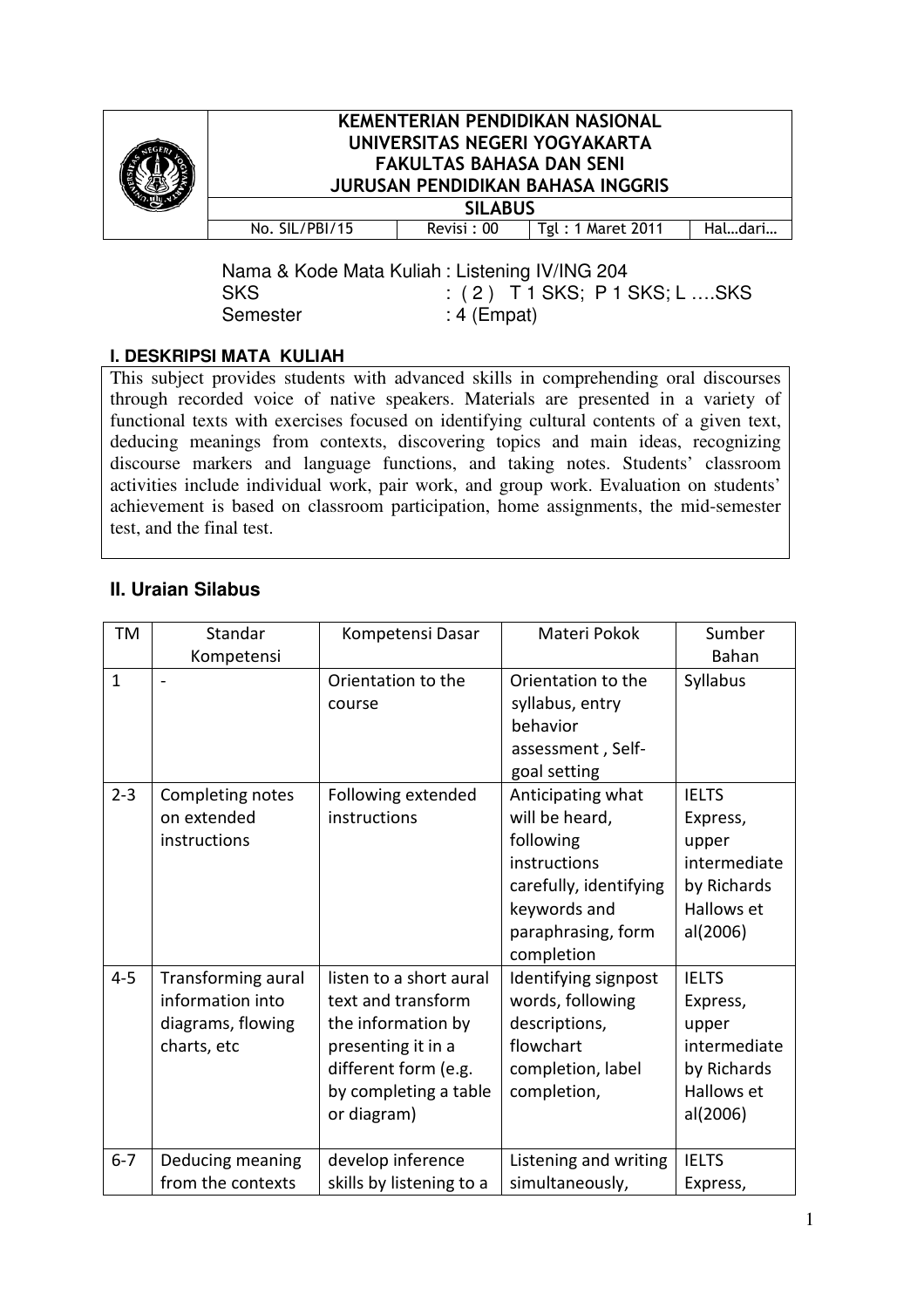|    |                                       | passage and<br>identifying true/false<br>inferences relating to<br>the passage                                              | identifying<br>distractors,<br>understanding<br>meaning, classifying<br>information,<br>identifying and using<br>features of speech | upper<br>intermediate<br>by Richards<br>Hallows et<br>al(2006)                             |
|----|---------------------------------------|-----------------------------------------------------------------------------------------------------------------------------|-------------------------------------------------------------------------------------------------------------------------------------|--------------------------------------------------------------------------------------------|
| 8  | Deducing meaning<br>from the contexts | develop inference<br>skills by listening to a<br>passage and<br>suggesting an<br>appropriate<br>conclusion                  | Summary<br>completion                                                                                                               | <b>IELTS</b><br>Express,<br>upper<br>intermediate<br>by Richards<br>Hallows et<br>al(2006) |
| 9  |                                       | <b>MID SEMESTER TEST</b>                                                                                                    |                                                                                                                                     |                                                                                            |
| 10 | Recognize speakers<br>and setting     | infer situations,<br>participant,<br>relationships<br>between participants<br>in aural interactions                         | Listening to<br>conversations and<br>recognize the<br>speakers'<br>background,<br>relationship, etc                                 | LONGMAN<br>Complete<br>Course for<br>the TOEFL<br>Test by<br>Deborah<br>Philips<br>(2001)  |
| 11 | Deducing meaning<br>from the contexts | identify idiomatic<br>expression and the<br>meaning                                                                         | Listening to<br>different idioms in<br>different situations.                                                                        | <b>PETERSON</b><br><b>Get Success</b><br>for the<br><b>TOEFL</b><br>Peterson<br>(1999)     |
| 12 | Deducing meaning<br>from the contexts | distinguish between<br>literal and implied<br>meanings, fact and<br>opinion                                                 | Listening to<br>conversation with<br>inferences                                                                                     | <b>PETERSON</b><br><b>Get Success</b><br>for the<br><b>TOEFL</b><br>Peterson<br>(1999)     |
| 13 | Deducing meaning<br>from the contexts | predict outcomes,<br>infer links and<br>connections between<br>events, deduce<br>causes and effects                         | Listening to and find<br>the implied<br>meanings                                                                                    | <b>PETERSON</b><br><b>Get Success</b><br>for the<br><b>TOEFL</b><br>Peterson<br>(1999)     |
| 14 | Discovering topics<br>and main ideas  | detect such relations<br>as main idea,<br>supporting idea, new<br>information, given<br>information,<br>generalization, and | Finding topics of the<br>conversations or<br>short talks                                                                            | <b>PETERSON</b><br><b>Get Success</b><br>for the<br><b>TOEFL</b><br>Peterson<br>(1999)     |